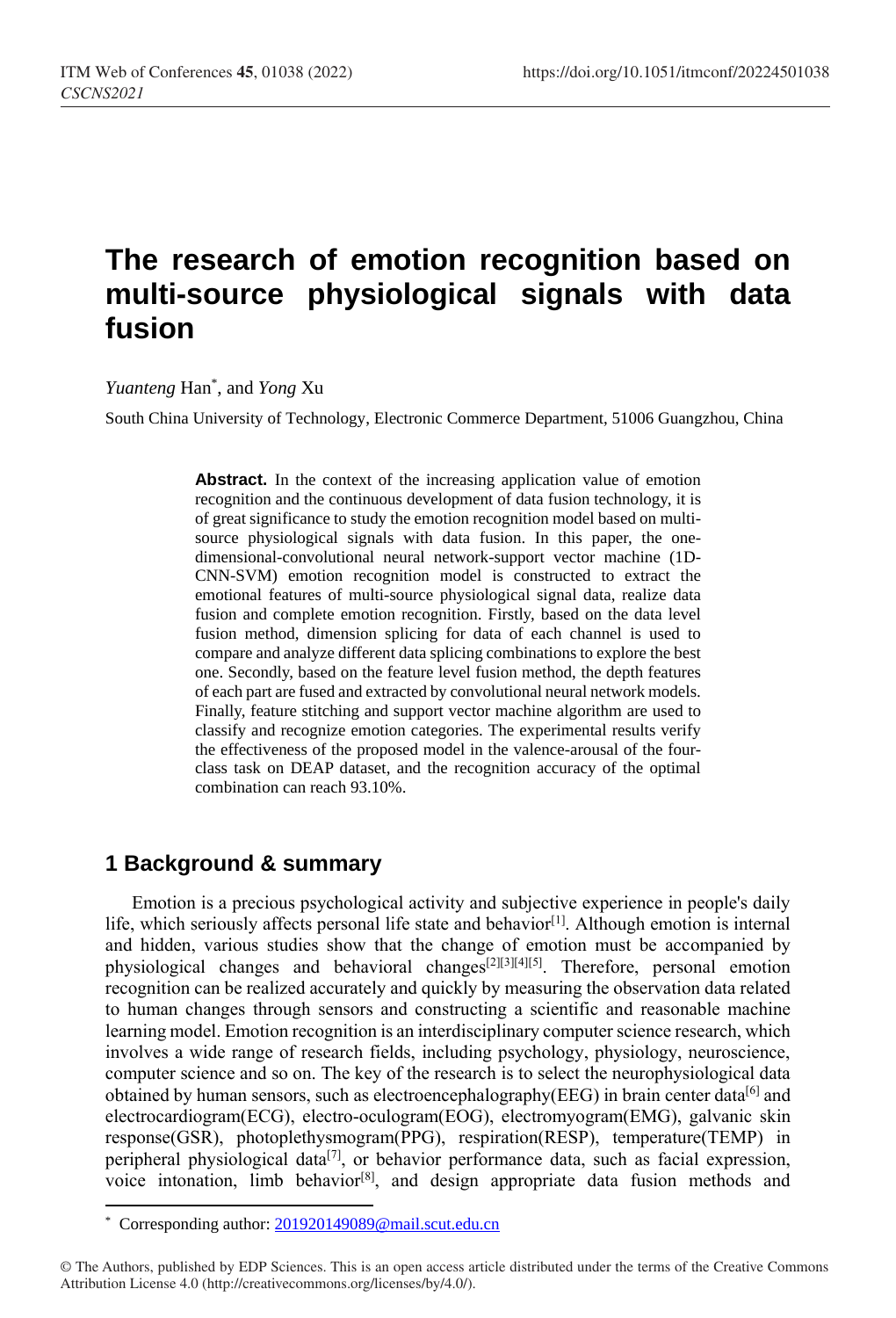classification algorithms or prediction algorithms to train and finally build the scientific and accurate emotion recognition model.

Since 1973, data fusion technology has been growing vigorously and the concept of data fusion is becoming more and more comprehensive<sup>[9]</sup>. Data fusion methods can be divided into three levels: data level fusion, feature level fusion and decision level fusion. Different levels of data fusion methods have different characteristics and are suitable for different application scenarios<sup>[10]</sup>. Data level data fusion which is a fusion method directly facing the original observation data uses linear, nonlinear estimation and statistical operation methods to fuse and calculate the multi-sensor data. Feature level data fusion is to extract the features of multi-source data, splice or cascade them into high-dimensional feature vectors, and then put them into the classifier for model training. Decision level data fusion coordinates and makes joint decisions on the results of multiple classifiers through specific algorithms or methods to obtain the consistent fusion results<sup>[11]</sup>.

In the field of emotion recognition, data level fusion is rarely applied, while feature level and decision level have been put into practice. Pan et al.(2020) carried out feature engineering processing and feature level data fusion on four kinds of peripheral physiological data, and then trained the emotion recognition model by using support vector machines(SVM) algorithm to realize the recognition of four emotions<sup>[12]</sup>. Huang et al.(2019) selected EEG data and expression data in the study, applied SVM and convolutional neural network(CNN) to classify and identify emotions respectively, and finally compared the application of enumeration weight method and adaptive enhancement method for decision-making level data fusion to build the final emotion recognition model, which is applied to the identification of valence-arousal emotion two-dimensional mode<sup>[13]</sup>. Foreign scholars Maaoui et al.(2014) tried to use the data fusion of peripheral physiological data and facial expression data to build an emotion recognition model, and compared the method of feature level fusion and decision level fusion. The experimental results verify the better recognition performance of feature level data fusion method<sup>[14]</sup>.

According to the above literature review, for the purpose of studying and realizing the classification and recognition of emotions, this paper takes the combination of EEG data and peripheral physiological data after data preprocessing as the input. Firstly, the dimensional splicing of multi-source physiological signal data is used for data level data fusion. Secondly, the neural network model of physiological signal feature fusion and extraction is constructed and trained for feature level data fusion. Finally, the feature level data fusion is realized again through feature stitching, and the extracted feature set is input into the SVM classifier to output the category of emotion.

# **2 1D-CNN-SVM emotion recognition model**

#### **2.1 Research Model**

The overall research model of emotion recognition in this paper is shown in Fig.1 below.

#### **2.2 Dimension stitching of physiological signal data based on data level fusion**

The idea and method of data level fusion have enlightening significance and reference value for the fusion of emotional features in the data layer. The specific operation method of data level fusion in this study is multi-source physiological signal data dimension splicing. In the process of splicing and fusion, different splicing combinations for EEG data and physiological signal data include EOG, EMG, GSR, RESP, PPG and TEMP are studied and analyzed. The acquisition of EEG must be realized by multi-sensor, multi-channel and data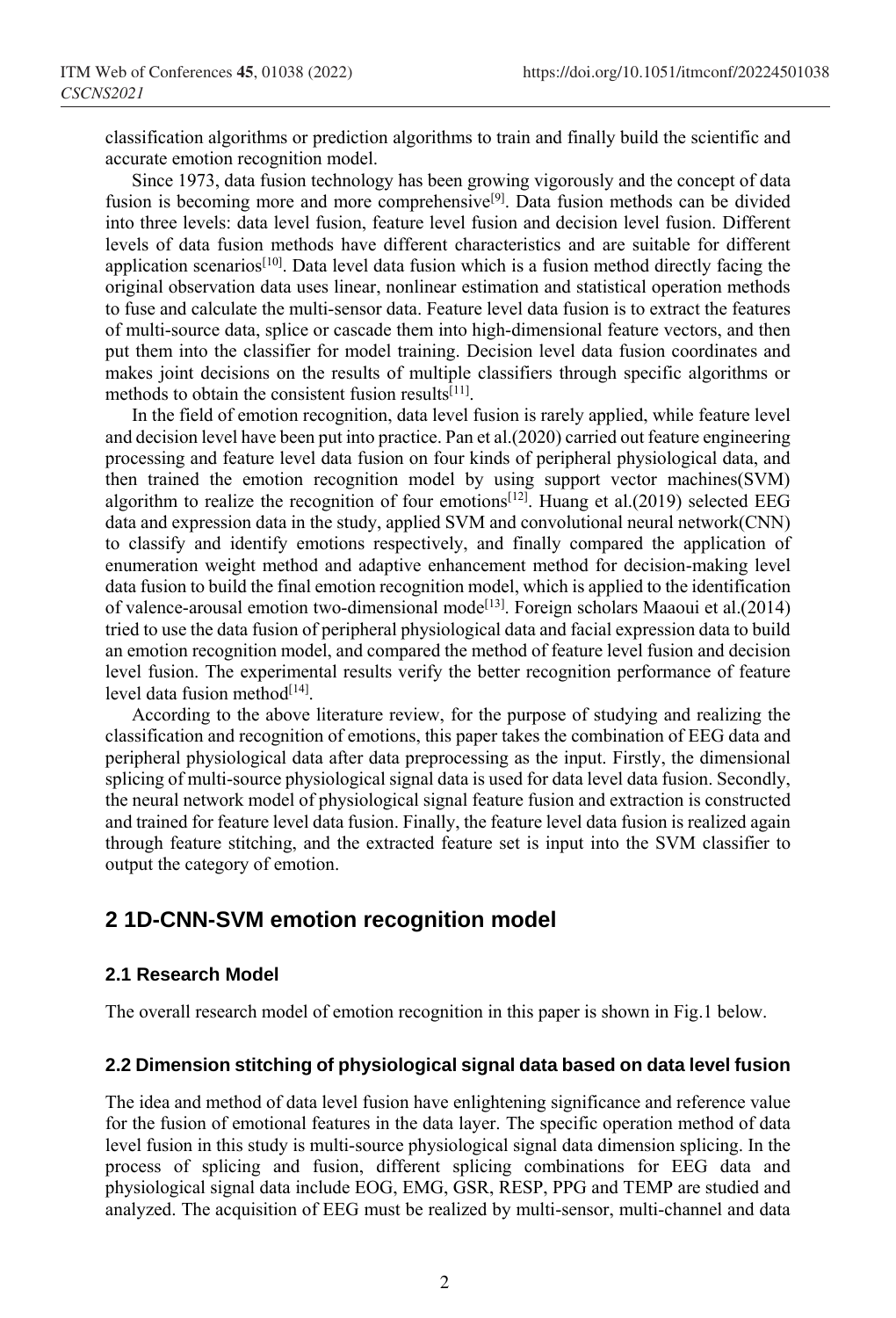fusion, and the data of each channel of EEG is closely related and has common features. EOG and EMG are electrical records of human parts, which may jointly reflect personal emotional changes. GSR, RESP, PPG and TEMP also carry a lot of emotional information, and there are potential close connections through the interaction of nervous system, blood and muscle of the human body. In this study, the data dimension is spliced through data level fusion, and the physiological signal data combination that is scientific and reasonable and most conducive to feature fusion and extraction is selected, so as to give full play to the utility of data level data fusion method in the construction of emotion recognition model.

Physiological signal Data level fusion Feature level fusion Emotion recognition



**Fig. 1.** Emotion recognition model based on multi-source physiological signal with data fusion.

#### **2.3 1D-CNN physiological signal data feature fusion and extraction model based on feature level data fusion**

Different from the traditional feature engineering methods, this study applies the deap learning method to fuse and extract the depth features of multi-source physiological signal data on the basis of data dimension stitching. According to the characteristics of physiological signal data, one-dimensional convolutional neural network (1D-CNN) is selected as the basis of model construction. Convolutional neural network is a deep feedforward neural network. Compared with ordinary fully connected neural network, it has fewer parameters, higher training efficiency and lower over fitting degree. It is more suitable for feature fusion and extraction of image data or signal data. Based on the feature-level data fusion method, multisource physiological signal data is input, and the deep feature fusion extraction model 1D-CNN is built.

Two important operations in 1D-CNN are convolution and pooling. The core layer of convolutional neural networks [15] is the convolution layer, which acts to retain and fuse the extracted features of the signal data. The key of one-dimensional convolution is the dot product operation between the local region of input data and convolution kernel (also known as filter). The convolution kernel with the number of n and scale of k is used to perform matrix dot product operation on the input data of each channel from left to right according to the step s, so as to obtain the calculated value of the corresponding position and output it. Suppose the input data is  $x_1, x_2, \dots, x_{samples}$ , convolution kernel parameter is  $\omega_1, \omega_2 \dots, \omega_k$ . The mathematical expression of this process can be simply expressed as:

$$
y_i = \sum_{j=1}^{k} \omega_j x_{j+(i-1)s}, i = 1,2,\cdots
$$
 (1)

The pooling layer is usually added periodically after a certain number of convolution layers. Its function is to reduce the dimension of the convoluted characteristic matrix, so as to reduce the number of model parameters, shorten the model training time, overcome the over fitting of the model and so on. The most common pool operations are maximum pool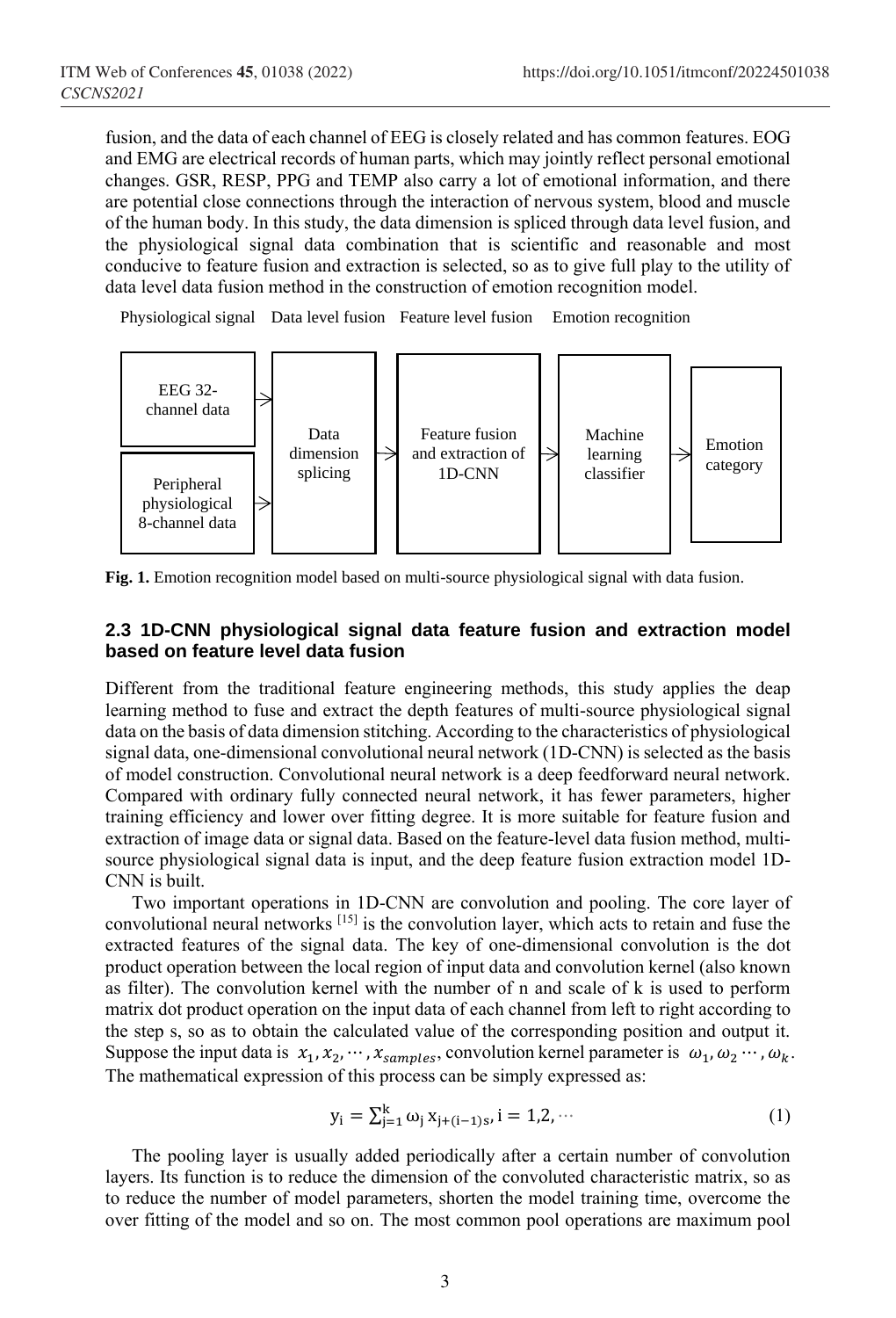and average pool, that is, the maximum or average value in the pool window is retained. Similar to the convolution layer, the pool window size and pool step can be set in the network parameters. Different from the convolution layer, there are no specific parameters in the pooling window. Just slide the pooling window on the characteristic matrix from left to right according to the pooling step, and simply output the maximum or mean value in the window, and finally output the fused feature matrix.

In addition to convolution layer and pooling layer, batch normalization layer can be added after each convolution layer in 1D-CNN model, which aims to make each convolution output data have the same distribution. At the end of the model, flatten layer, dropout layer and dense layer are set to jointly extract the features of data applied to emotion classification and recognition.

#### **2.4 Emotion recognition model based on feature stitching and SVM algorithm**

In order to fully integrate and make use of the deep emotional features of the extracted multiple physiological data, firstly, all feature data are spliced into a group, and a complete set of feature data set is obtained as the input data of emotion classification model. Finally, the study select an appropriate machine learning classification algorithm, input the feature dataset into the model for training, and build a scientific and accurate emotional recognition model. In this study, the model construction effects of several machine learning algorithms are analyzed and compared, including Support Vector Machine (SVM)<sup>[16]</sup>, K-NearestNeighbor (KNN)<sup>[17]</sup>, RandomForest (RF)<sup>[18]</sup>, Logistic Regression(LR)<sup>[19]</sup>, Extreme Gradient Boosting (XGBoost)<sup>[20]</sup>. This paper describes the SVM-based emotional recognition model. SVM is a powerful and comprehensive machine learning model that can perform linear or non-linear classification and regression tasks, and is particularly suitable for small and medium-sized complex datasets. The process of solving the optimal model in SVM algorithm, that is, the process of solving support vector, which can be expressed as solving the constraint problem:

$$
\max \quad \sum_{i=1}^{n} \alpha_i - \frac{1}{2} \sum_{i,j=1}^{n} \alpha_i \alpha_j y_i y_j K(x_i x_j)
$$
 (2)

$$
s.t. \qquad \alpha_i \ge 0, \quad i = 1, 2, \cdots, n \tag{3}
$$

$$
\sum_{i=1}^{n} \alpha_i y_i = 0 \tag{4}
$$

# **3 Experimental settings & analysis of results**

#### **3.1 Data preprocessing**

The experimental data for this study are adopted from DEAP, a publicly available data set experimentally collected by Koelstra et al. at Queen Mary's college, University of London, London,  $UK^{[21]}$ . The data set collected EEG and peripheral physiological signals at a sampling rate of 512 Hz generated by 32 subjects during viewing 40 1-minute audio-video sessions as emotional triggers, and collected 1-9 ratings on arousal, validity, dominance and liking dimensions after each video session to reflect the emotional state during viewing different videos.

This study selects the data set as the research data after 128Hz down sampling pretreatment, including 32-channel EEG data, 2-channel EOG data, 2-channel EMG data, and 1-channel GSR, RESP, PPG, TEMP data. Each sample of each channel data contains 3s resting baseline data and 60s emotion-induced data, totaling 63×128=8064 sample points. In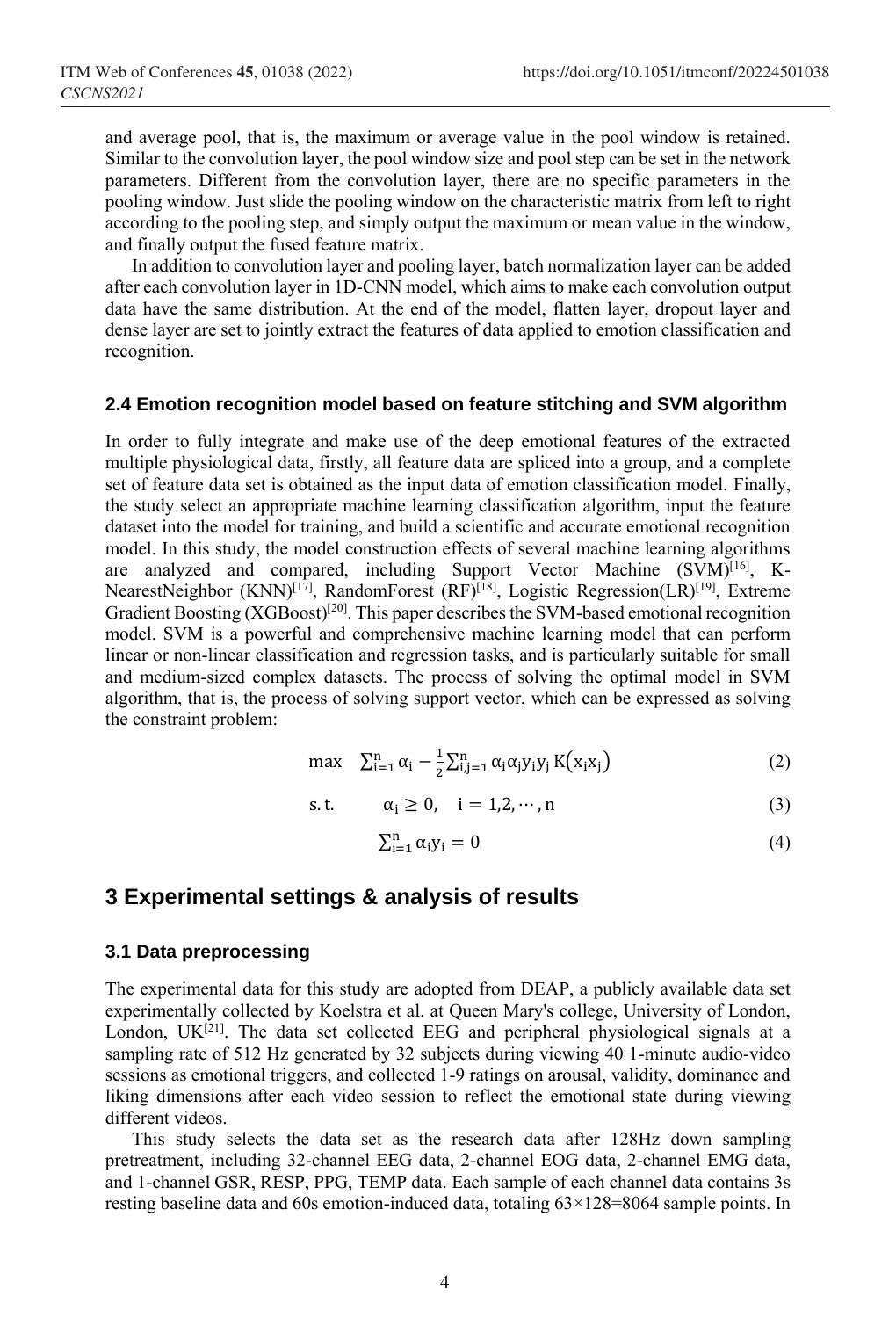terms of data preprocessing, in order to reduce the interference of objective factors such as environmental equipment and better reflect the changes of physiological signals and emotional characteristics after emotional induction, this research subtracts the experimental data of the last 60s from the mean of baseline data of the previous 3s of each sample, and retains 8064-3×128=7680 sample points. Then, min-max normalization is performed on all channel signal data to fit the training and improve the effect of network model. Finally, each 60s sample data is divided into 10s segments, and each sample retains 7680/6=1280 sample points, and the number of samples is increased from 1280 to 7680. Before model training, data dimension splicing of related channel signals is performed, and the original sample sequence is disrupted, and then training set and test set are divided according to the ratio of  $9.1$ 

In terms of processing the output label, referring to the two-dimensional evaluation system of emotional arousal-valence, considering that the evaluation range of these two dimensions on DEAP data set is 1-9, the emotional tags are divided into four categories based on the threshold of 5. The four emotional output tags are high valence high arousal (HVHA), low valence high arousal(LVHA), low valence low arousal(LVLA) and high valence low arousal(HVLA).

#### **3.2 Model training parameters**

The model training parameters of this study were continually optimized and adjusted during model trial building and training, culminating in setting that learning rate is 0.0001, model optimizer is Adam, and sample batch is 128. The specific network hierarchy of the model is shown in Fig.2, with two one-dimensional convolutional layers (Conv1D) setting the number of convolution kernels to 64, the size of the convolution kernel to 5, the convolution step to 3, the filling method to adopt the complementary 0 strategy, the initialization method to use the he normal distribution initialization method, and the regularization method to use l2 regularization. Batch normalization layer is added after each of the two convolution layers, and the activation layer adopts the relu activation function. The two pooling layers (MaxPooling1D) both adopt the maximum value pooling strategy, and the pooling window size is 4. At the end of the model, a flatten layer, a dense layer and a dropout layer are set. Flatten layer converts the input data format into the input requirements of the dense layer. Dense layer is set with 30 neuron nodes, that is, the network fuses and extracts 30 depth features. The initialization method adopts he normal distribution initialization method, the regularization method adopts l2 normalization, and the dropout layer sets the random deactivation coefficient to 0.2. Finally, the output layer outputs four kinds of emotion classifications predicted by the models to evaluate the effect of feature fusion extraction, and the activation function is softmax.



**Fig. 2.** Hierarchical structure of 1D-CNN feature fusion and extraction network.

The kernel function of each SVM classifier is set to Radial Basis Function (RBF), the multi-classification strategy is OVR(One Vs Rest). The hyperparameters C and Gama make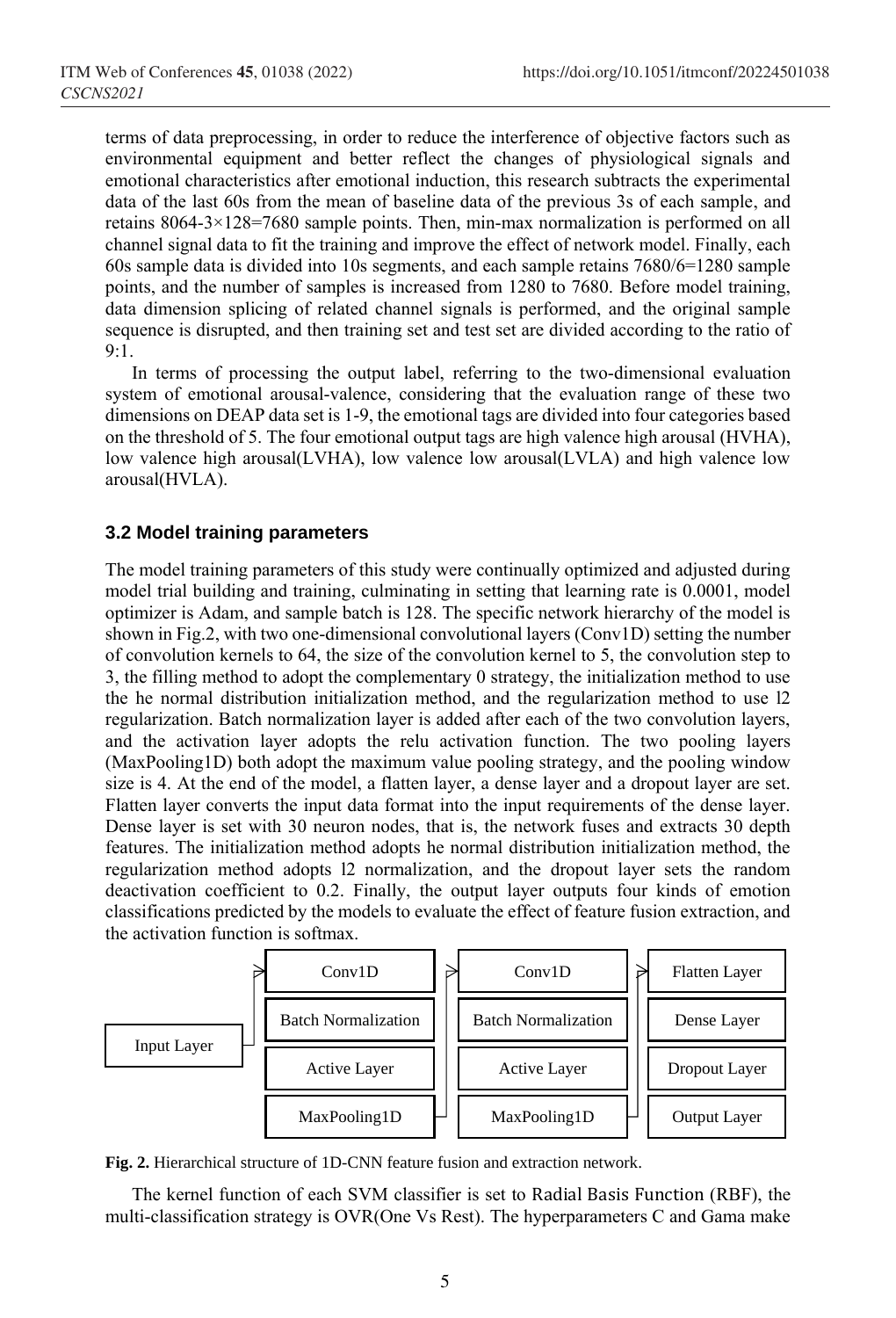different optimization adjustments and different settings for the fusion feature data extracted from different physiological signal data splicing combinations, so as to show the better emotion recognition effect under different data splicing combinations.

### **3.3 Results and analysis**

In order to complete the task of emotion recognition and classification more accurately and efficiently, 1D-CNN-SVM multi-source physiological signal emotion recognition model is constructed by using the physiological signal data such as EEG, EOG, EMG, GSR, RESP, PPG and TEMP from DEAP data set as the input data of research. Specifically, firstly, simple multi-source data dimension splicing is achieved for data level fusion, and different data splicing combinations are divided. Then, 1D-CNN model is constructed to extract the fusion features of multi-source physiological signal data respectively. Finally, feature splicing is carried out and emotion recognition is realized by SVM classification algorithm. The model complicates the four-class tasks under the arouse-valence two-dimensional emotional evaluation model. In order to reflect the advantages of multi-source data fusion recognition, this study explores the optimal data splicing combinations. Based on the model in the research, experimental comparisons are made among various data splicing combinations. The classification accuracy of four-class tasks is achieved by the fusion features of different data splicing combinations as shown in Fig.3 below. The classification accuracy of the emotional recognition models constructed by single-source data such as EEG, EEGa (the first 16 channels of EEG), EEGb (the last 16 channels of EEG), PHY (the 8 channels of peripheral physiology), EOG, EMG are 85.94%, 85.16%, 75.13%, 65.36%, 62.50%, 56.25%, while that of the multi-source data combinations such as EEG+PHY, EEG+EOG+EMG, EEGa+EEGb+EMG, EEGa+EEGb+PHY are 89.19%, 90.89%, 91.93%, 93.10%, respectively. The experimental results fully reflect the advantages of multi-source data fusion in emotional recognition and verify the validity of the 1D-CNN-SVM emotional recognition model in this paper. The classification accuracy of the feature fusion model of EEG data and peripheral physiological data is generally higher than that of single source data. To compare with the highest accuracy, the multi-source EEGa+EEGb+PHY is 7% higher than single source EEG, breaking through to more than 90%.



**Fig. 3.** Comparison of accuracy of emotional recognition models with different data splicing combinations.

In addition, in order to verify the validity of the combination of CNN and SVM, this study constructs a separate CNN model for emotional four-classification by selecting various data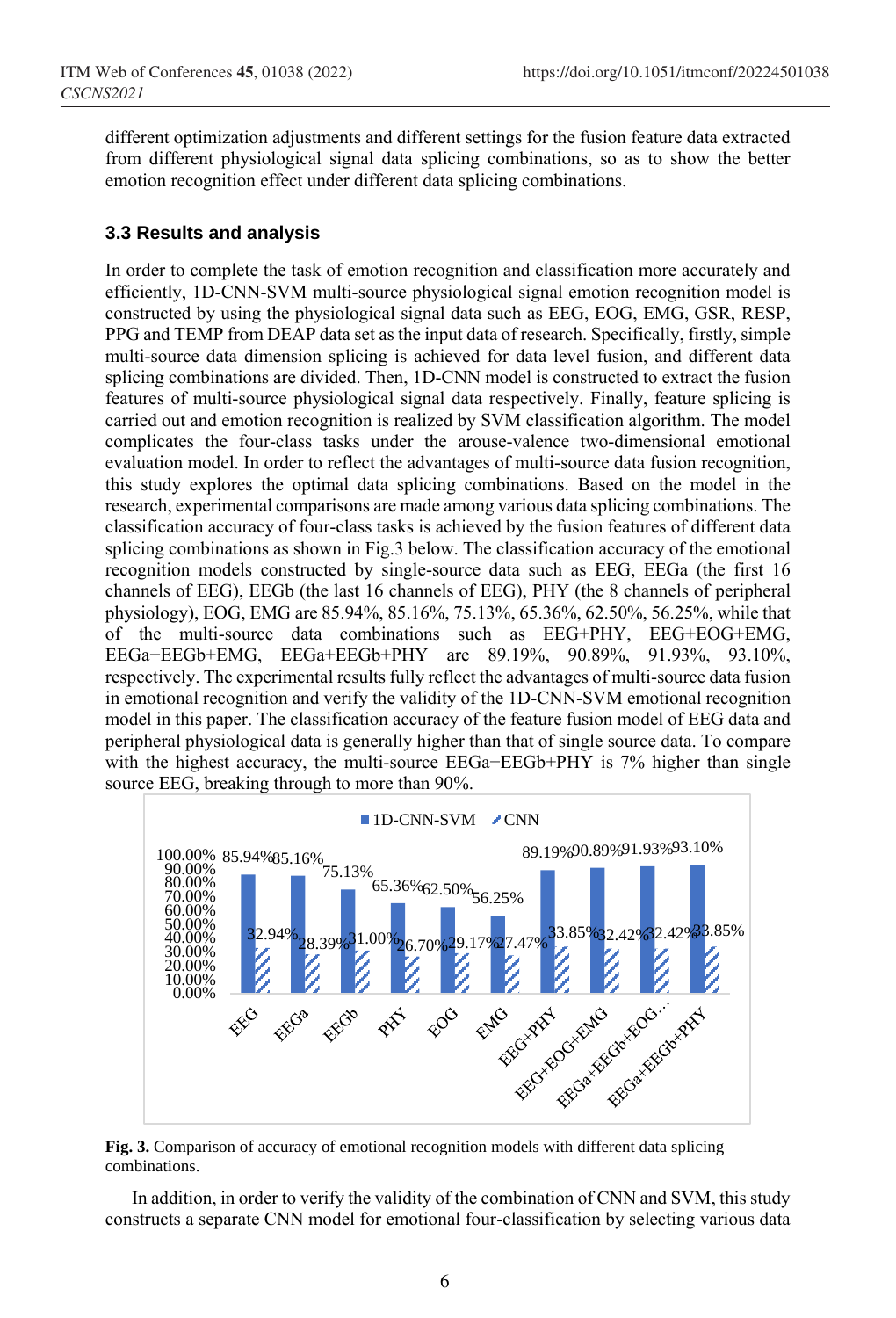splicing combinations, and compares the classification accuracy of the 1D-CNN-SVM model constructed in this study with that of the CNN model. As shown in Figure 3 above, the accuracy of the CNN model is only about 30%, which is much lower than the emotion recognition model constructed in this study, which fully verifies the accuracy advantage of the model in the research.

Finally, in order to compare the classification accuracy of emotion recognition achieved by different machine learning classifiers, comparative experiment is conducted on the EEGa+EEGb+PHY, the best data splicing combination in the 1D-CNN-SVM model. Fusion features are extracted by using 1D-CNN model and input feature data sets are obtained. Classifiers based on KNN, RF, LR and XGBoost are constructed respectively. The classification accuracy of each model is shown in table 1 below. Experiments show that the unique advantages of SVM classifier in this model are sufficient to verify the significant improvement of classification accuracy brought by the application of SVM. Fig.4 below shows the emotion four-class performance of the 1D-CNN-SVM data-fused emotional recognition model with EEGa+EEGb+PHY as the multi-source input data in the test set of 768 data samples. The left part is a 4×4 square matrix consisting of four types of vertical real labels and four types of horizontal model predictive labels. The four blue squares diagonally from the top left to the bottom right in the matrix represent the number of correct classification of the four types of emotional labels achieved by the model respectively. The right part is the specific classification numerical indicators of the emotion recognition model in the four types of emotion labels, including precision, recall, f1 score and support.

| Classifier |             | <b>SVM</b> |                 | <b>KNN</b>     | RF             |                     | LR     |                           | <b>XGBoost</b> |
|------------|-------------|------------|-----------------|----------------|----------------|---------------------|--------|---------------------------|----------------|
| Precision  |             | 93.10%     | 88.93%          |                | 85.29%         |                     | 87.76% |                           | 90.49%         |
| True Label | <b>HVHA</b> | 263        | 6               | $\overline{2}$ | $\overline{4}$ | precision<br>0.9132 | 0.9564 | recall f1-score<br>0.9343 | support<br>275 |
|            | <b>LVHA</b> | 7          | 168             | $\mathbf{1}$   | $\overline{2}$ | 0.9492              | 0.9438 | 0.9465                    | 178            |
|            | <b>LVLA</b> | 12         | $\overline{2}$  | 139            | 3              | 0.9329              | 0.8910 | 0.9115                    | 156            |
|            | <b>HVLA</b> | 6          | 1               | 7              | 145            | 0.9416              | 0.9119 | 0.9265                    | 159            |
|            | <b>HVHA</b> |            | <b>LVHA</b>     | <b>LVLA</b>    | <b>HVLA</b>    |                     |        | 0.9310                    | 768            |
|            |             |            | Predicted Label |                |                |                     |        |                           |                |

|  | Table 1. Classification accuracy with different machine learning classifiers. |  |  |  |
|--|-------------------------------------------------------------------------------|--|--|--|
|  |                                                                               |  |  |  |

**Fig. 4.** Specific classification performance of 1D-CNN-SVM emotion recognition model.

# **4 Conclusions**

In this paper, the construction of emotion recognition model based on 1D-CNN-SVM is proposed. Firstly, the model uses the concept of data level fusion to splice the data dimensions of multi-source physiological signal data, and then input different data splicing combinations into 1D-CNN feature fusion and extraction model to realize feature level data fusion and extract the fusion features of data. Finally, the feature data set is obtained by feature splicing and input into SVM classifier to achieve output of emotion category.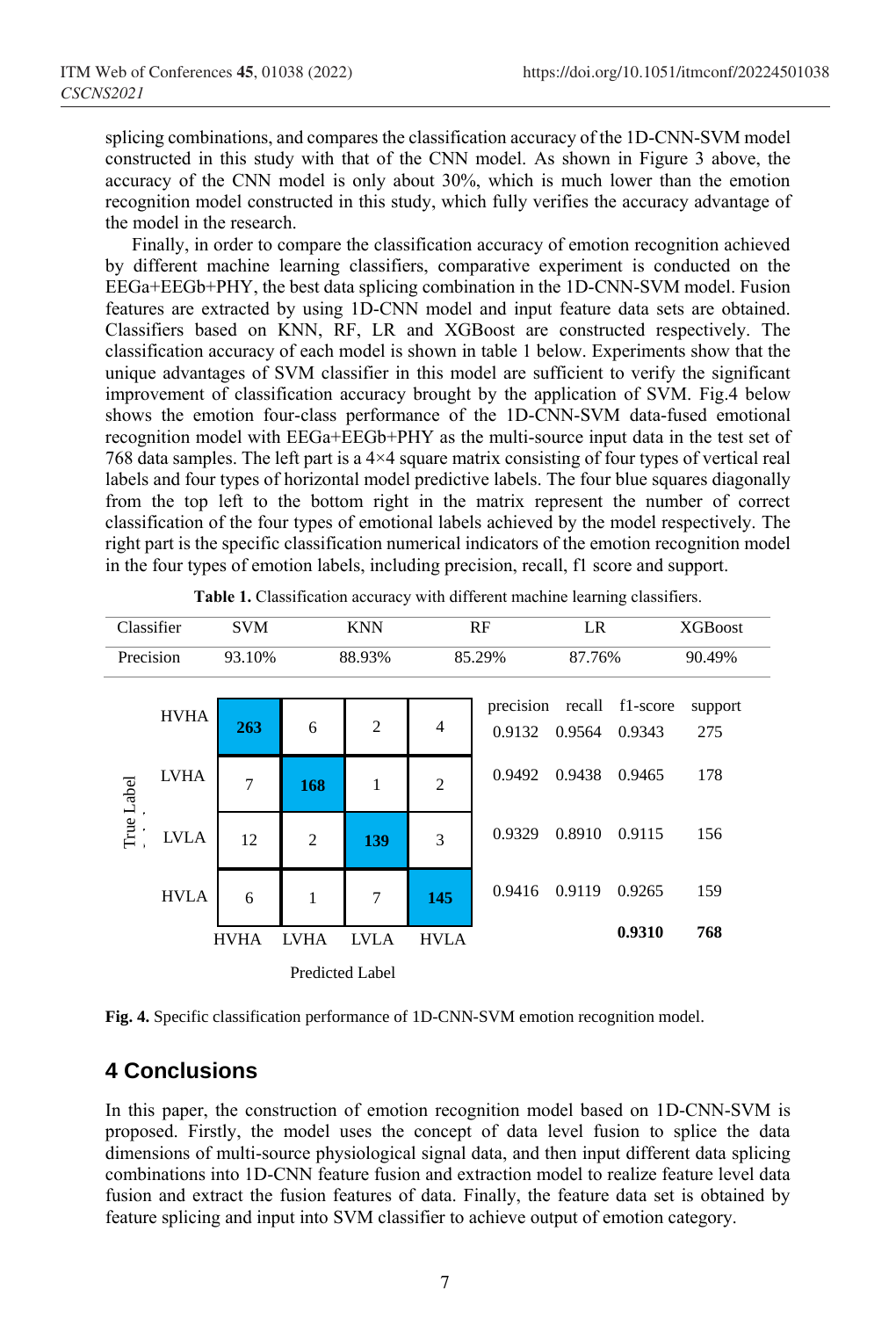The proposed emotion recognition model based on 1D-CNN-SVM with data fusion of multi-source physiological signals EEGa, EEGb and PHY achieves excellent result of fourclass tasks on public affective dataset DEAP. The validity of this model has been preliminarily verified by experiments. The innovations of this paper are as follows. At the data level, the less studied combination of EEG data and peripheral physiological data is considered. At the feature level, a more efficient deep learning method is considered to construct the CNN feature fusion extraction network. At the fusion level, the less applied combination of data level data fusion and feature level data fusion is considered. At the model level, the combination of CNN and SVM is proposed to construct 1D-CNN-SVM emotion recognition model.

Future research perspectives are as follows. Firstly, the network hierarchy of the 1D-CNN feature fusion extraction model for each part of the multisource physiological signal data is consistent, and the differences of different physiological signal data are not fully taken into account. The differences of adaptivity for the same feature fusion extraction model may result in large differences in model accuracy. Feature fusion models of different network hierarchies need to be explored more deeply to achieve more optimal model effects. Secondly, the emotional recognition model proposed in this paper has been preliminarily validated in DEAP dataset, and other emotional datasets can be tried to validate the model in the future, in order to seek more ideas for model optimization and adjustment. Finally, this study mainly considers the data fusion of physiological signal closely related to personal emotion. In fact, there are many other types of data related to emotion recognition, such as facial image data and voice data, etc. Implementing data fusion of different types of data to improve the practicability and efficiency of emotion recognition model is the direction of future research.

## **References**

- 1. Qiao Jianzhong. Emotional Research: Theory and Method[M]. Nanjing: Nanjing Normal University Press, 2003:1-10 (2003)
- 2. William James. What is an Emotion?[J]. Mind, 9(34) (1884)
- 3. Lange C.G. The emotions: a psychophysiological study[J]. The emotions, 33-90 (1885)
- 4. Canon W. The James-Lange Theory of Emotions: A Critical Examination and an Alternative Theory[J]. The American Journal of Psychology, 39(1/4) (1927)
- 5. Bard P. Emotion: I. The Neuro-humoral Basis of Emotional Reactions[J]. A handbook of general experimental psychology, 264–311 (1934)
- 6. Nie Yi, Wang Xiaopang, Duan Ruo Male, Lv Baoliang. A review of emotional recognition based on EEG[J]. Chinese Journal of Biomedical Engineering, 31(04): 595- 606 (2012)
- 7. Dunlina, Wang Xiaoliang. A review of emotional recognition based on physiological signals[J]. Internet of Things Technology, 11(07): 33-41 (2021)
- 8. Pan Jiahui, He Zhipeng, Li Zina, Liang Yan, Qiu Lina. A review of multi-modal emotional recognition<sup>[J]</sup>. Journal of Intelligent Systems, 15(04): 633-645 (2020)
- 9. He You, Lu Daju, Peng Yingning. Overview of multi-sensor data fusion algorithms[J]. Fire and Command Control, 1996 (01): 12-21 (1996)
- 10. Xu Xiaoqin. Overview of multi-sensor data fusion target recognition algorithms[J]. Infrared and Laser Engineering, 2006 (S4): 321-328 (2006)
- 11. Zhang Baomei.Research on Data Fusion Methods at Data Level and Feature Level [D]. Lanzhou University of Technology (2005)